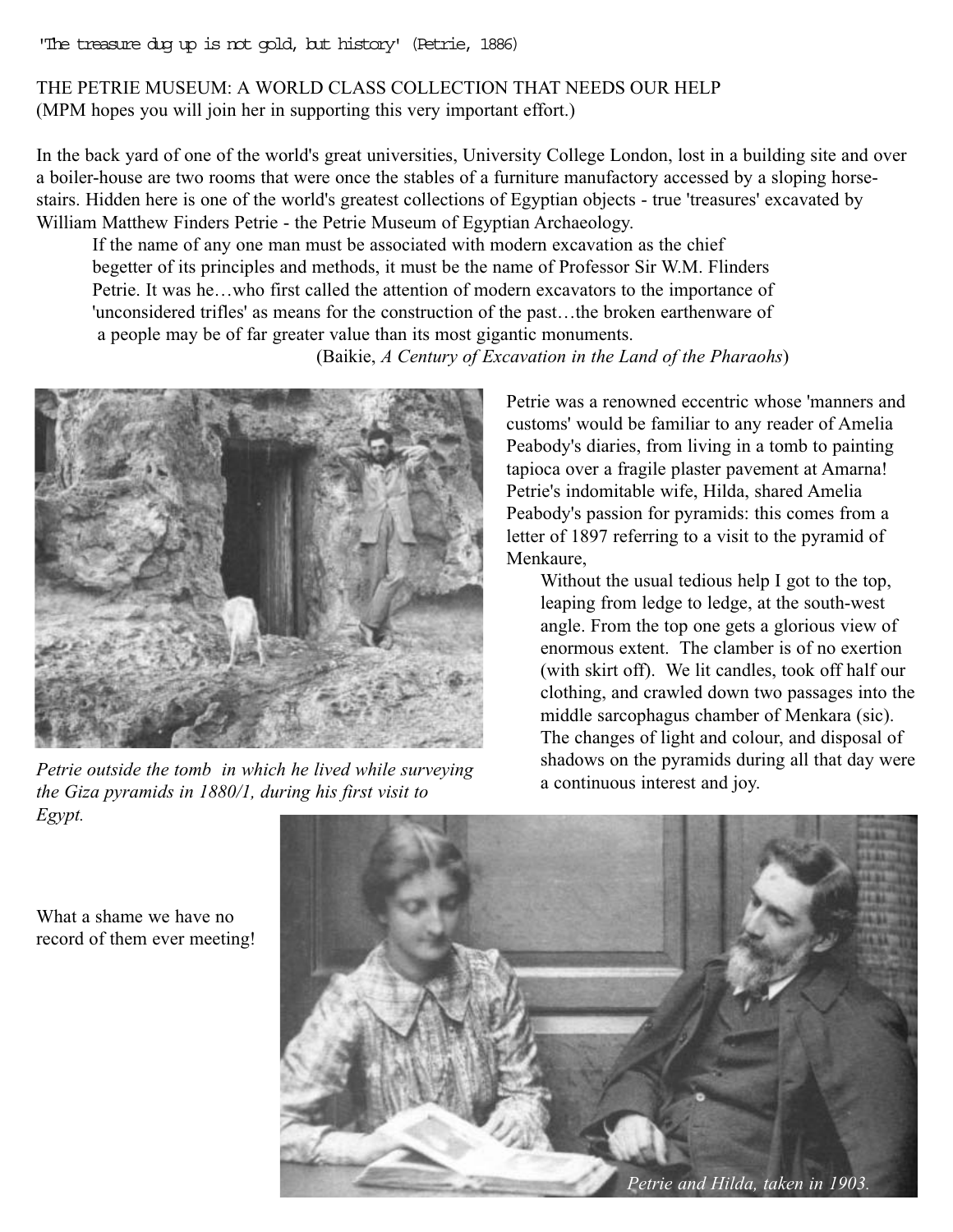On a more serious note, the Petrie Museum is full of spectacular artifacts, and it also stands as testimony to Petrie's belief in practical learning. The author and journalist Amelia Edwards made a bequest to UCL to fund a Chair in Egyptology for her protégé, Flinders Petrie. She also bequeathed her collection, described in her will as including "ancient Egyptian jewellery, scarabs, amulets, statuettes of deities in porcelain, bronze and stone, funeral tablets, sculptures, pottery, writings on linen and papyrus and other miscellaneous monuments" (many of them excavated by Petrie). To Edwards' collection Petrie added his own, as the basis for a working museum and teaching collection.

The collection is especially important because so much of it comes from documented excavations. The 80,000 objects cover every period of life in the Nile Valley and is full of 'firsts': the first known monumental sculpture; a fragment of the first calendar; the oldest gynaecological papyrus, and some of the earliest metal and linen found in Egypt. (Some of these pieces are currently touring the US as part of the travelling exhibition *Excavating Egypt*. MPM will be speaking in October at one of its venues, the Michael C. Carlos Museum at Emory University in Atlanta, Georgia.) The museum also houses a substantial archive of notebooks, diaries, correspondence, photographs and historic watercolours relating to the collection.

Despite being hidden away, the Petrie has done its best to increase public access. This historic lack of investment in museum infrastructure has had disastrous consequences; the roof of the museum leaks in thirteen places and blocked drains cause floods each year; in the 1960s and 1970s severe flooding saturated the cartonnage collection - only now being conserved thanks to support from the museum's Friends - and more recent floods have threatened First Dynasty ship-timbers, furniture and human remains. With the need to re-house the museum increasingly acute, curators campaigned for new premises but were never able to raise the funds necessary to achieve their goal.

In recent years museum policy has been to raise the profile and use of the collection in other ways. A fully- illustrated catalogue of the entire collection is now searchable on the museum's website (www.petrie.ucl.ac.uk). Further online resources include Digital Egypt for Universities, a 3000-page website setting the collections in context (www.digitalegypt.ucl.ac.uk). At the same time, the museum has developed outreach initiatives with the aim of encouraging more Egyptians and others of African descent to study Egyptology and museology.

The collection desperately needs a new home. On its current site structural problems such as leaks in the roof, lack of environmental controls and blocked drains threaten the preservation of the collection. There is now a real opportunity to re-house the museum in a purpose-built space. The dramatic new galleries will be designed to encourage debate and discussion. Visitors will be able to see conservation, research and teaching taking place, through windows in the displays, with talks and demonstrations as befits a university museum. In the UK it is not considered polite to ask for money, but neither Edwards nor Petrie let this prevent them campaigning for funding to support a cause in which they passionately believed. The Petrie Museum now needs your help to make these plans a reality; to share the treasure - and the learning - that is Petrie's legacy.

If you can help the museum please contact: Sally MacDonald, Director, Petrie Museum UCL. Malet Place London WC1E 6BT. Telephone +44 20 7679 2825 (fax 2886) Email: sally.macdonald@ucl.ac.uk.

There are naming opportunities associated with substantial donations, but all help, whatever the size of the donation, will make a huge difference to the future of an internationally important collection. (US supporters can make tax deductible gifts through University College London Friends and Alumni Association, UCLFAA Inc). For more information about the museum and how to visit see: www.petrie.ucl.ac.uk or send for a brochure.